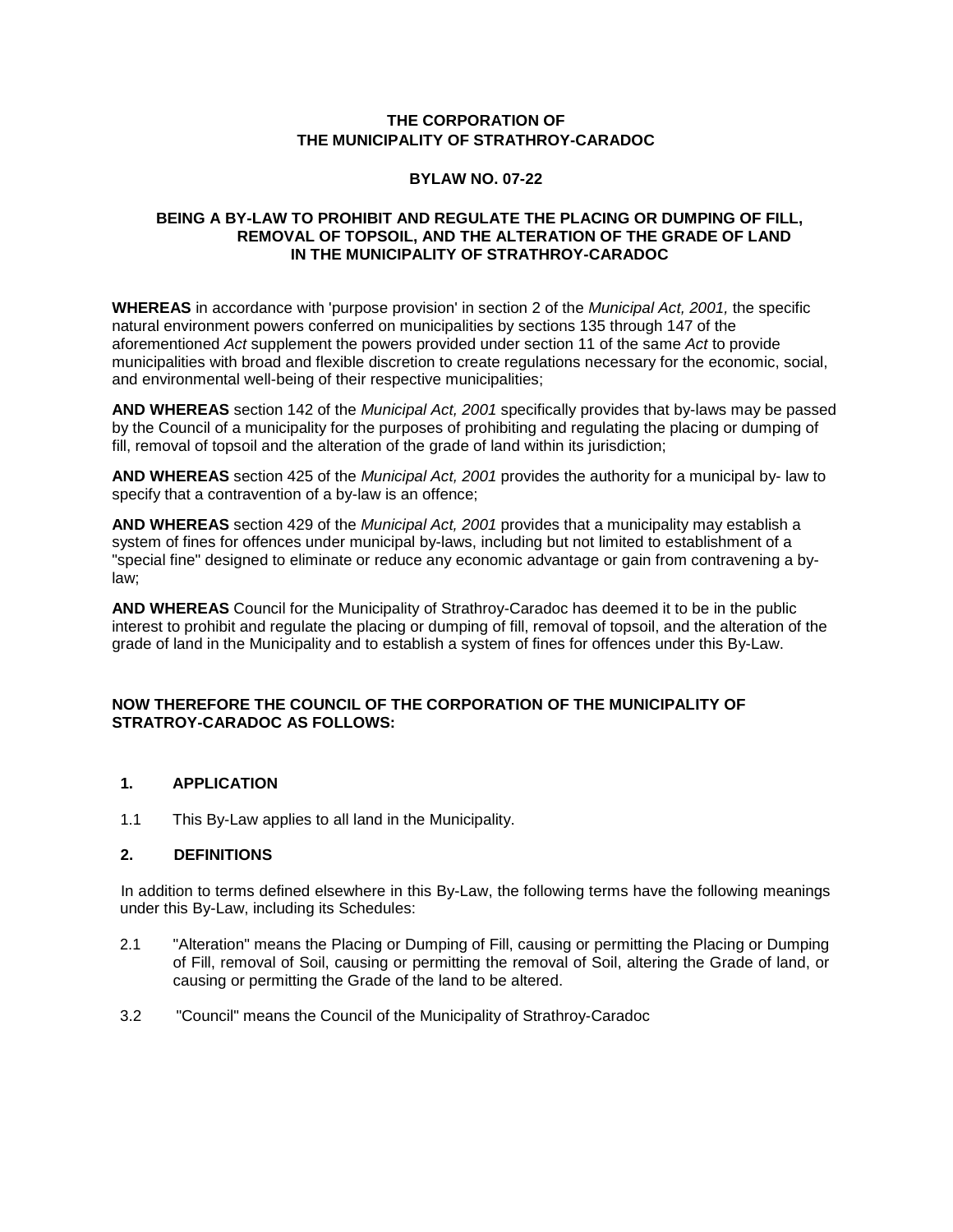- 3.2 "County" means The Corporation of the County of Middlesex.
- 3.3 "Conservation Authority" means any one or more of the Upper Thames River Conservation Authority, Lower Thames Valley Conservation Authority or St. Clair Region Conservation Authority, whichever Authority or Authorities have authority and jurisdiction over particularized land located in the Municipality.
- 3.4 "Drainage" means the movement of water for the purposes of achieving non-harmful water levels.
- 3.5 "Dumping" or "Dump" shall be broadly interpreted for the purposes of this By-Law to include stripping, removing, moving, transporting, importing, exporting or placing of any Fill or Topsoil into, out of or upon lands within any single or different properties within the Municipality.
- 3.6 "Fill" means any material placed on land and without limiting the generality of the foregoing, includes soil, rock, concrete and stone.
- 3.7 "Grade" means the elevation of an existing ground surface, except where the Placing or Dumping of Fill, removal of Soil, or the alteration of the then existing ground surface has occurred in contravention of this By- law, in which case, Grade means the elevation of the ground surface as it existed prior to such Placing or Dumping of Fill on, the Removal of Soil from, or the alteration of the then existing ground surface prior to the occurrence of the Placing or Dumping of Fill or the removal of Soil.
- 3.8 *"Municipal Act"'* means the *Municipal Act, 2001,* S.O. 2001, Chapter 25, as amended or replaced.
- 3.9 "Municipality" means the Municipality of Strathroy-Caradoc
- 3.10 "Officer" means a By-law Enforcement Officer, Building Inspector or Chief Building Official as appointed or authorized by the Council of the Municipality to enforce this By-Law and/or any "provincial offences officer" as defined in the *Provincial Offences Act.*
- 3.11 "Order to Discontinue Activity" means an order made pursuant to section 7.9 of this By-law
- 3.12 "Owner" is a Person and means the registered owner(s) of the land or anyone acting under authorization or direction of the registered owner(s).
- 3.13 "Permit" means a permit issued by the Municipality pursuant to the provisions of this Site Alteration By-law.
- 3.14 "Person" includes:

a) natural individuals and their heirs, executors, administrators, agents, successors and representatives; and

b) corporations, partnerships, other forms of business associations and their respective officers, employees, agents, successors, consultants, assignees and representatives.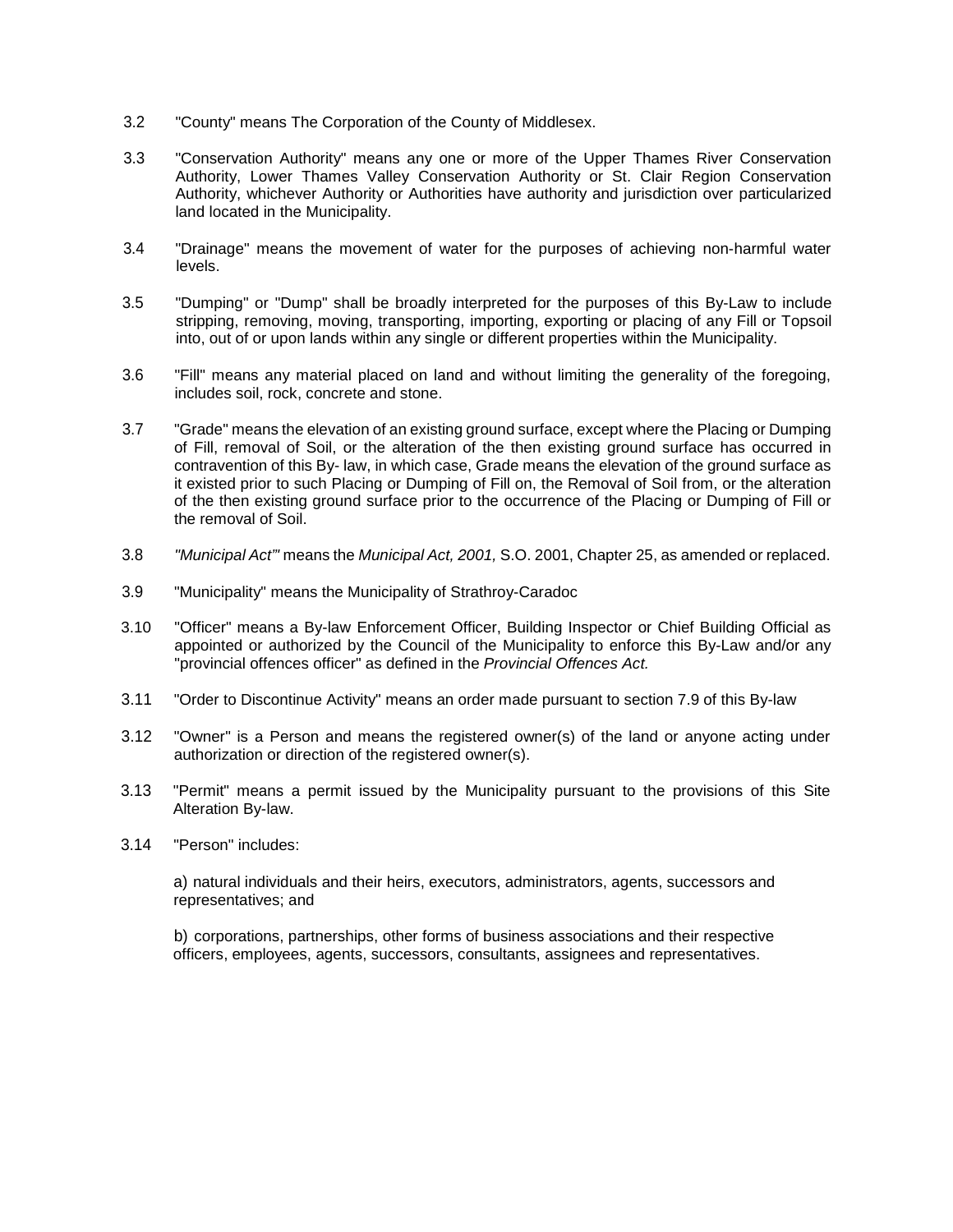- 3.15 "Place" or "Placement" means the distribution of Fill on lands to establish a finished ground surface higher or lower than the existing Grade and "Placing" and "Placed" in relation to Fill have the same meaning.
- 3.16 *"Planning Act"* means the *Planning Act,* RSO 1990 c P.13, as amended or replaced.
- 3.17 *"Provincial Offences Act'* means the *Provincial Offences Act,* R.S.O. 1990, c. P.33; as amended or replaced.
- 3.18 "Site" means the area of land subject to the proposed Grade alteration, Placement or Dumping of Fill or removal of Soil.
- 3.19 "Site Alteration Agreement" means an agreement entered into, in accordance with section 5.9 of this By-Law.
- 3.20 "Site Alteration By-law" means this By-Law.
- 3.21 "Soil" means material consisting of a mixture or any one or all of organic remains, clay and rock particles.
- 3.22 "Topsoil" shall have the same meaning as the definition of "topsoil" under section 142(1) of the *Municipal Act.* For reference purposes only and subject to amendments to the *Municipal Act,* the term as of the date of the passing of this By-Law is defined as "those horizons in a soil profile, commonly known as the "O" and the "A" horizons, containing organic material and includes deposits of partially decomposed organic matter such as peat."
- 3.23 "Work Order" means an order made pursuant to section 7.13 of this By-Law.
- 3.24 "Zoning By-law" means an in-force by- law passed by the Municipality pursuant to section 34 of the *Planning Act.*

### **4. PROHIBITION**

- 4.1 No Person shall Place or Dump Fill or cause or permit the Placing or Dumping of Fill without obtaining a Permit for such purpose from the Municipality.
- 4.2 No Person may remove Soil or cause or permit the removal of Soil without obtaining a Permit for such purpose from the Municipality.
- 4.3 No Person shall alter the Grade of land or cause or permit the Grade of the land to be altered without obtaining a Permit for such purpose from the Municipality.
- 4.4 No Person shall Place or Dump Fill, cause or permit the Placing or Dumping of Fill, remove Soil, alter the Grade of land, or cause or permit the Grade of the land to be altered in a manner that is not in compliance with the terms of a Permit issued for such purpose by the Municipality.
- 4.5 No Person shall fail to comply with an Order to Discontinue Activity made under this By-law.
- 4.6 No Person shall fail to comply with a Work Order made under this By-Law.
- 4.7 No Person shall be permitted to install any underground infrastructure, services or structures under the provisions of this by-law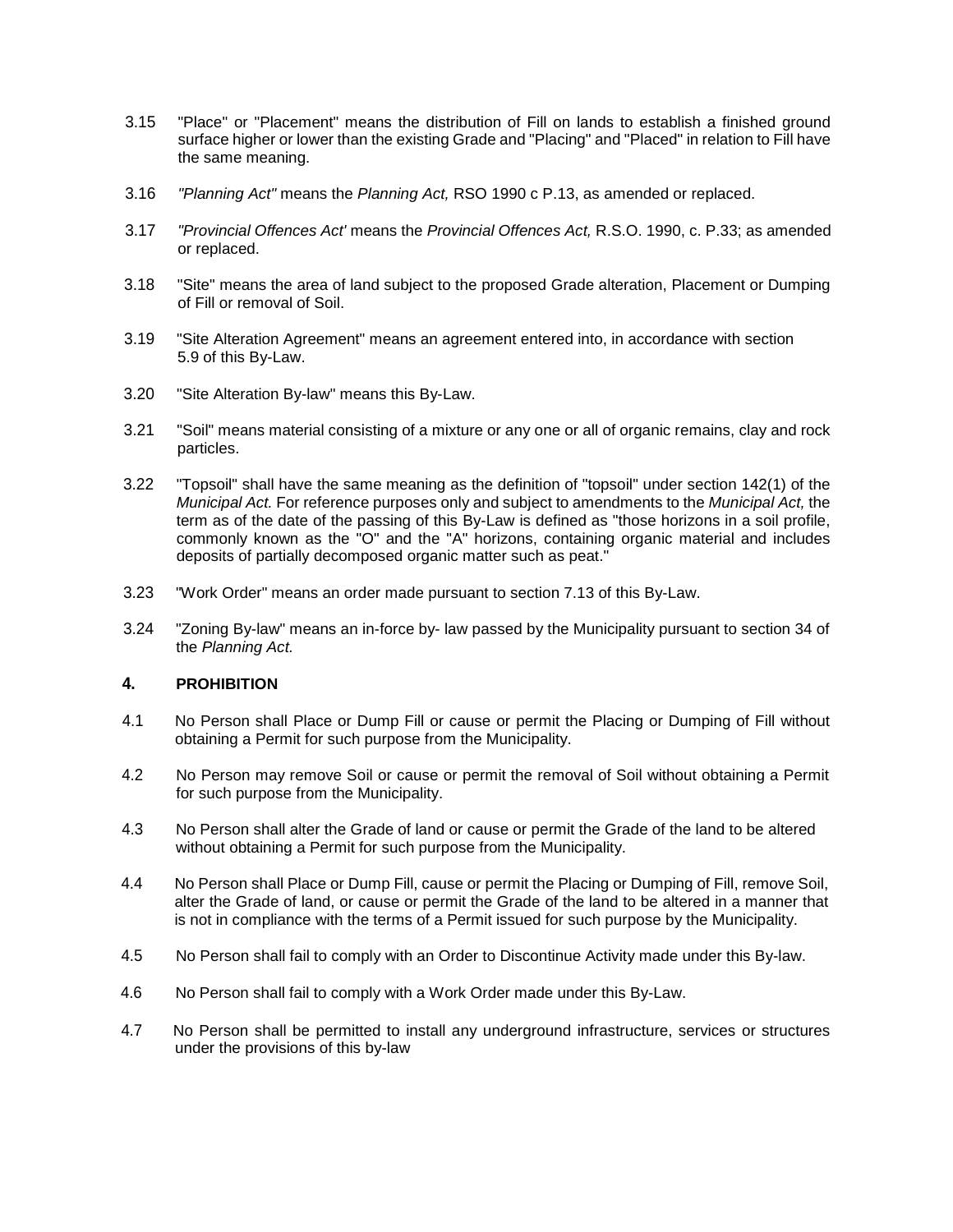# **5. SITE ALTERATION PERMITS AND AGREEMENTS**

- 5.1 An application for a Permit to change the Grade of land, Place or Dump fill, or remove Soil must be completed on a form provided by the Municipality, which may be amended from time to time by the Municipality in its sole and absolute discretion. The Municipality's form as of the day of the passing of this By-Law, which is subject to amendment at the discretion of the Municipality, is attached as Schedule "A".
- 5.2 Subject to section 5.9 of this By-Law, a Permit shall be issued by the Municipality's Director of Planning and Building or his or her designate when the following criteria have been fulfilled:
	- a) The proposed site alteration is related to a use lawfully permitted within the Zoning By-law; and
	- b) The Owner has addressed the following matters to the satisfaction of the Municipality:
		- i. All necessary approvals have been obtained from the Conservation Authority which has authority and jurisdiction in the area;
		- ii. All necessary approvals have been obtained in accordance with the County of Middlesex Woodlands Conservation By-Law;
		- iii. The proposal will not cause any adverse impact on area Drainage;
		- iv. The proposal will not adversely impact slope stability or cause Soil erosion;
		- v. The proposal will not adversely impact vegetation communities, wildlife habitat or fish habitat in the area;
		- vi. The proposal will not adversely impact the quality or quantity of groundwater in the area;
		- vii. The proposed activity is pursuant to meeting the conditions of draft plan of subdivision approval
		- viii. A haul route has been reviewed and approved to the satisfaction of the Municipality
		- ix. Such other matters related to the proposal which are raised at the absolute discretion of the Municipality, as the context of the proposal requires, which are communicated to the applicant in relation his/her or its application for a Permit.
- 5.3 It is a condition of each Permit that the Permit may be revoked by the Municipality under the following conditions:
	- a) If it was obtained on mistaken, false or incorrect information;
	- b) If it was issued in error;
	- c) If the Owner requests in writing that it be revoked;
	- d) If the terms of a Site Alteration Agreement entered into in accordance with section 5.11 If this By-Law have not been complied with; or
	- e) If an Owner fails to comply with the provisions of this By-Law or with an order requiring work to be done to correct any contravention of this By-Law.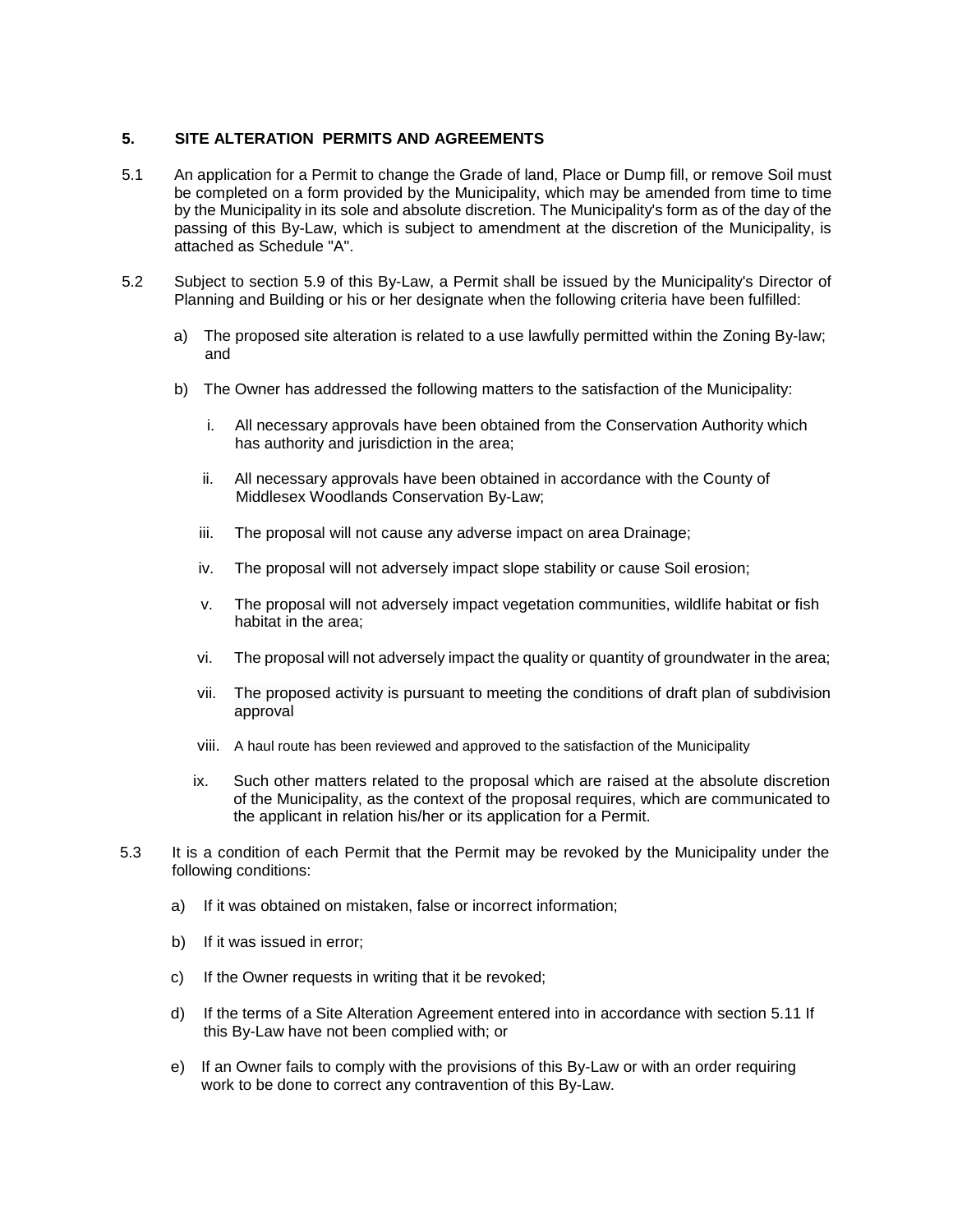- 5.4 In any Site Alteration Permit, the Municipality may stipulate conditions that are specific to a particular site alteration proposal. Such conditions may include but are not limited to the following:
	- a) The Municipality may, from time to time and at the Applicant's expense, require the testing of any Fill by a qualified expert retained by the Municipality. Dumping and/or Fill Removal may be suspended pending test results at the discretion of the Municipality;
	- b) The Municipality may require the Applicant to install such site remediation measures, including Topsoil, seeding, sodding and installation of berms and landscaping as are necessary to minimize the visual impact of Fill or Grade alteration proposals and to provide for stabilization of altered Grade;
	- c) The Municipality may require a lot grading certificate upon completion of the work described in any Permit and may require the Owner or Applicant to post security to ensure delivery of such certificate.
	- d) The Municipality may require a street cleaning schedule for any roads, assumed or unassumed, that are affected by the Site Alteration works.
- 5.5 A Site Alteration Permit shall not exempt the Owner from obtaining any other necessary approvals from governments, boards and/or other approval authorities which have jurisdiction in the area.
- 5.6 A Site Alteration Permit shall be valid for the length of time detailed by the Municipality.
- 5.7 A Site Alteration Permit shall be transferable to subsequent owners of the Site provided the Municipality is advised in writing of their acknowledgment and commitment to comply with all of the requirements of an existing Site Alteration Permit.
- 5.8 Subject to potential financial conditions which may be required pursuant to section 5.9 of this By-Law, the Site Alteration Permit fee and other fees associated with this By-Law are contained in the Municipality's Fees and Charges By-Law, as amended or replaced.
- 5.9 The Municipality may draw on any Security provided under this by-law in order to remedy any breach of the provisions of this by-law, the conditions of the permit and any other obligations of the owner relating to the permit
- 5.10 The Owner to comply with any requirements of the Ministry of Environment, Conservation and Parks including but not limited to O. Reg. 406/19: On-site and Excess Soil Management, as amended or replaced
- 5.11 Notwithstanding sections 5.2 through 5.11 of this By-Law, the Municipality with respect to any application for a Permit, in its sole and absolute discretion, may require the Owner to enter into a Site Alteration Agreement with the Municipality as a condition of Permit approval and such Site Alteration Agreement shall be registerable on title of and run with the lands to ensure the site alteration proposed for the lands occurs in accordance with approved plans, specifications and proper engineering principles. The aforementioned Site Alteration Agreement may require:
	- a) The Owner to provide financial security to the Municipality in an amount and form acceptable to the Municipality in its sole and absolute discretion, the Municipality may request a cost estimate prepared by the Owners Engineer to calculate security ;
	- b) The Owner to provide evidence that he/she/it has sufficient liability insurance coverage to cover the risks associated with the proposed site alternation;
	- c) The Owner or Applicant to release, indemnify and/or agree to defend the Municipality;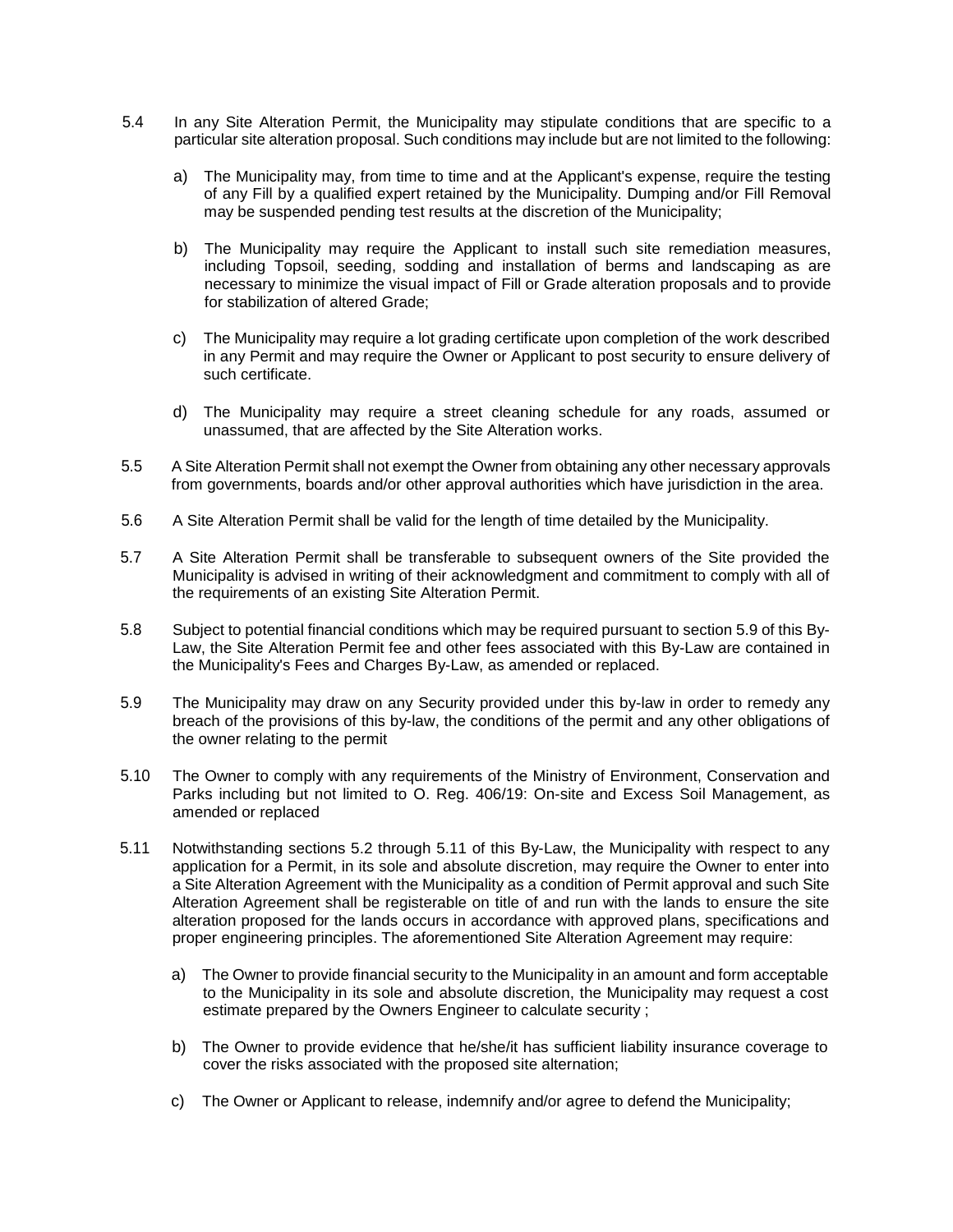- d) The Owner to certify that the Fill contains no contaminants, as defined by the *Environmental Protection Act,* RSO 1990 c E 19, as amended or replaced, and any Regulations of the aforementioned Act, as amended or replaced;
- e) Certification by a geotechnical engineer or similarly qualified Person at any time during the Site Alteration project; and/or
- f) The Owner to address such other safeguards related to the proposal which are raised at the absolute discretion of the Municipality, as context requires, which are communicated to the applicant.

## **6. EXEMPTIONS**

- 6.1 The provisions of this By-Law do not apply to the following:
	- a) Activities of a Municipality, County, local board or road authority.
	- b) Activities authorized pursuant to a building permit issued by the Municipality.
	- c) Normal farm practices as defined in section 1.1 of the *Farming and Food Production Protection Act, 1998, S.O. 1998, c. 1,* as amended or replaced.
	- d) Any Placing or Dumping of Fill, removal of Soil, or alteration of the Grade of land exempted pursuant to section 142(5) of the *Municipal Act.*
	- e) Activities imposed as conditions of the approval of a site plan, plan of subdivision or a consent pursuant to the *Planning Act.*
	- f) Activities pursuant to site plan agreement, subdivision agreement, severance agreement or any other development agreement pursuant to the *Planning Act.*
	- g) Landscaping or gardening on lands zoned residential under the Zoning By-Law.
	- h) Uses defined as industrial under the Zoning By-law which are being carried out in compliance with the Zoning By-Law.
	- i) Any area to the extent of any conflict with a regulation made under section 28 of the *Conservation Authorities Act,* RSO 1990 c C. 27, as amended or replaced, respecting the Placing or Dumping of Fill, removal of Topsoil or alteration of the Grade of land in an area where this By-Law is applicable.

## **7. ENFORCEMENT, REMEDIES AND PENALTIES**

- 7.1 The provisions of this By-Law shall be enforced by an Officer.
- 7.2 In accordance with section 436 of the *Municipal Act,* an Officer or Municipal designate may at all reasonable times enter and inspect any land to which this By-Law has application.
- 7.3 Every person who contravenes any provision of this By-Law is guilty of an offence and upon conviction is liable to a fine as provided for by the *Provincial Offences Act,* R.S.0. 1990, Chapter P.33, as amended.
- 7.4 Subject to section 7.6 of this By-Law, in the event that the Municipality furthers enforcement of this By-Law by prosecution commenced under Part Ill of the Provincial Offences Act, each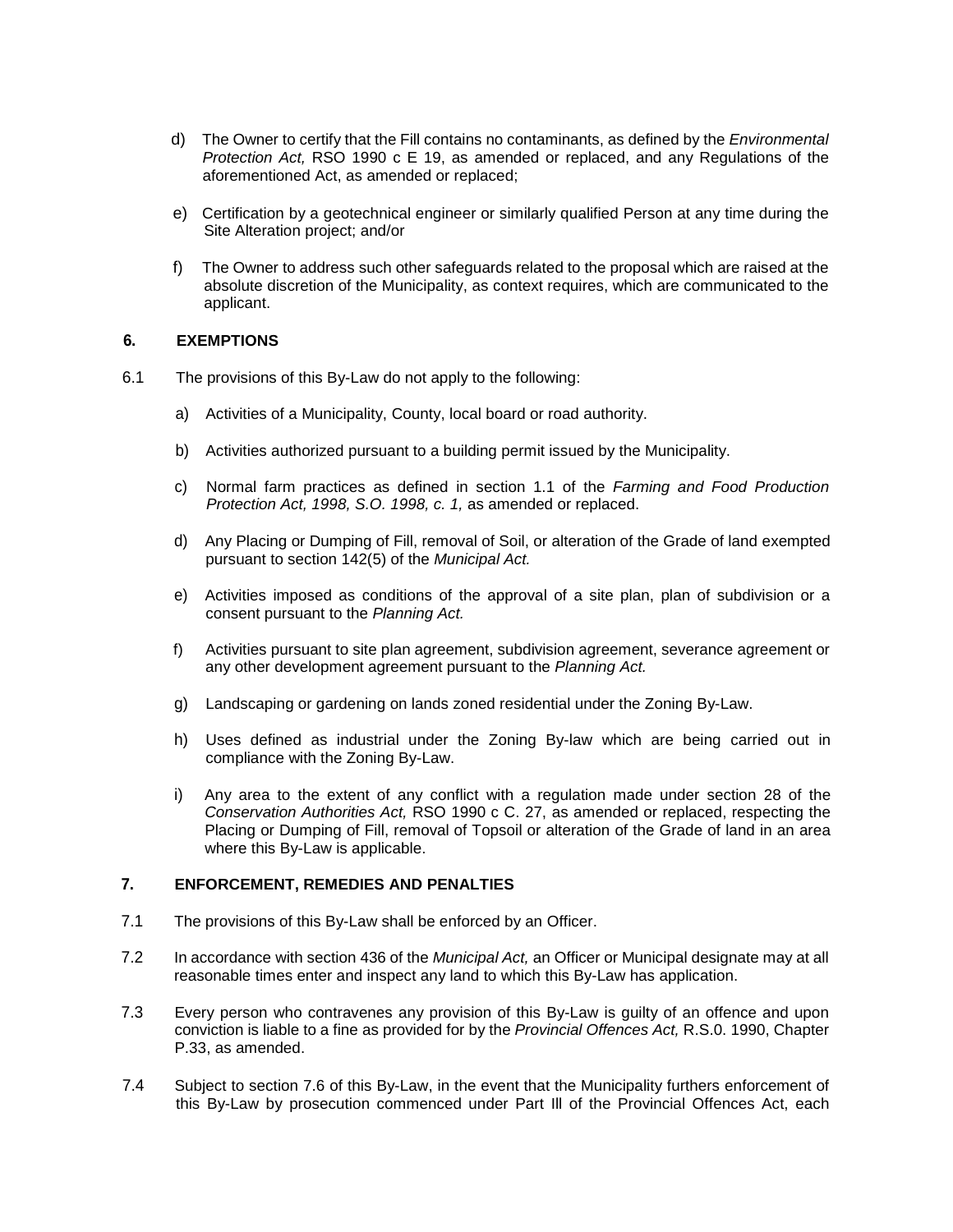contravention of any provision of this By-Law is hereby designated "continuing offence" pursuant to section 429(2)(a) of the Municipal Act for each day or part of a day that the offence continues.

- 7.5 Subject to section 7.6 of this By-Law, any Person guilty of an offence, upon conviction under Part 111 initiated proceedings under the *Provincial Offences Act* is liable to the Municipality for a fine not less than \$500.00 and not more than \$10,000.00 for each day or part of day that the offence continues, in accordance with section 429(3)2. of the *Municipal Act.*
- 7.6 Notwithstanding sections 7.4 and 7.5 of this By-Law, any Person guilty of an offence, upon conviction under proceedings commenced under Part Ill of the *Provincial Offences Act* who has participated in any manner in arranging, planning, organizing, financially supporting, carrying out or permitting, whether implicitly or expressly, the removal the existing ground surface of land without or contrary to a Permit to allow for the Placing or Dumping of Fill without obtaining or contrary to a Permit is liable to the Municipality for a "special fine" in the amount of \$50,000.00 in lieu of section 7.5 fines if the "special fine" amount is greater than the amount the total fine amount the convicted Person would be liable to the Municipality for pursuant to section 7.5 at the time the conviction is entered. The "special fine" is established under the meaning and authority of section 429(2)(d) of the *Municipal Act,* for the purpose of eliminating or reducing any economic advantage or gain from the contravention of this By-Law.
- 7.7 As set out in section 431 of the *Municipal Act* and in addition to any other enforcement, remedy or penalty provided for in this By-Law, where a conviction has been entered in Part Ill proceedings under the *Provincial Offences Act,* the court which enters the conviction and/or any court of competent jurisdiction thereafter may make an order prohibiting the continuation or repetition of the offence by the Person convicted.
- 7.8 In accordance with section 444 of the *Municipal Act* and addition to any other fine or remedy authorized by this By-Law, if an Officer is satisfied that this By-Law has been contravened, the Officer may make an order, known as an "Order to Discontinue Activity", requiring the Person who contravened the By-law, or who caused or permitted the contravention, or the Owner of the land on which the contravention occurred, to discontinue the contravention.
- 7.9 An Order to Discontinue Activity shall set out:
	- a) The Person to whom it is directed;
	- b} The municipal address or legal description of the property on which the contravention occurred;
	- c) The date of the contravention;
	- d) The reasonable particulars of the contravention of the By-law;
	- e) The date by which there must be compliance with the Order to Discontinue Activity; and
	- f) The date on which the Order may expire.
- 7.10 The Order to Discontinue Activity may be served personally on the Owner or Person to whom it is directed or by regular mail to the last known address of that Owner or Person,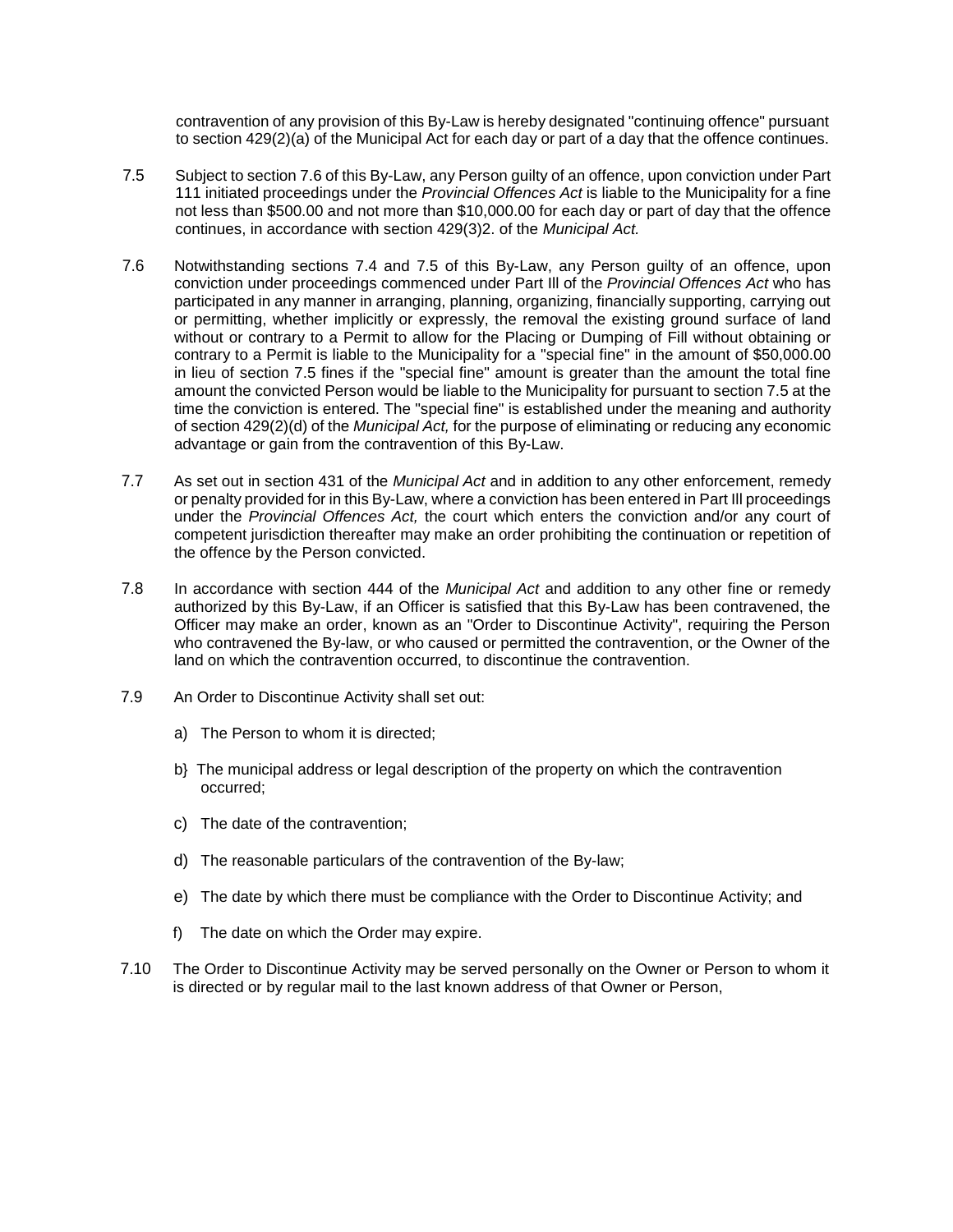in which case it shall be deemed to have been given on the third day after it is mailed. Service on a corporation, partnership or other business association can be effected by registered mail to its registered corporate or business address or its publicly advertised address.

- 7.11 If the Municipality is unable to effect service on the Owner under section 7.10, it shall place a placard containing the terms of the Order to Discontinue Activity in a conspicuous place on the land and may enter on the land for this purpose. The placing of the placard shall be deemed to be sufficient service of the Order to Discontinue Activity.
- 7.12 In accordance with section 445 of the *Municipal Act* and addition to any other fine or remedy authorized by this By-Law, if an Officer is satisfied that a contravention of the by- law has occurred, the Officer may make an order, known as a "work Order", requiring the Owner or Person who contravened the by-law or who caused or permitted the contravention or the Owner or occupier of the land on which the contravention occurred to do the work to correct the contravention.
- 7.13 A Work Order shall set out:
	- a) The municipal address or the legal description of the land;
	- b) Reasonable particulars of the contravention and of the work to be done;
	- c) A deadline, being a specific date, for compliance with the Work Order; and
	- d) A notice that if the work is not done in compliance with the Work Order by the deadline, the Municipality may have the work done at the expense of the Owner and the cost of the work may be recovered by adding the amount to the Owner's tax roll.
- 7.14 The Work Order may be served personally on the Owner or Person to whom it is directed or by regular mail to the last known address of that Person, in which case it shall be deemed to have been given on the third day after it is mailed. Service on a corporation, partnership or other business association can also be effected by registered mail to its registered corporate or business address or its publicly advertised address.
- 7.15 If the Municipality is unable to effect service on the owner under section 7.14, it shall place a placard containing the terms of the Work Order in a conspicuous place on the land and may enter on the land for this purpose. The placing of the placard shall be deemed to be sufficient service of the Work Order.
- 7.16 Where anything required or directed to be done in accordance with this By-Law is not done, an Officer may upon such notice as he/she deems suitable, do such thing at the expense of the Person required to do it, and in so doing may charge an administration fee as outlined within the Municipality's current Fees By-law, as amended or replaced. Both the expense and fee may be recovered by action or by adding the costs to the tax roll and collecting them in the same manner as municipal taxes.
- 7.17 Where the Municipality proceeds pursuant to section 7.16 of this By-Law, an Officer or any person under his or her direction may enter onto the land and with the appropriate equipment as required to bring the property into compliance with this By-Law.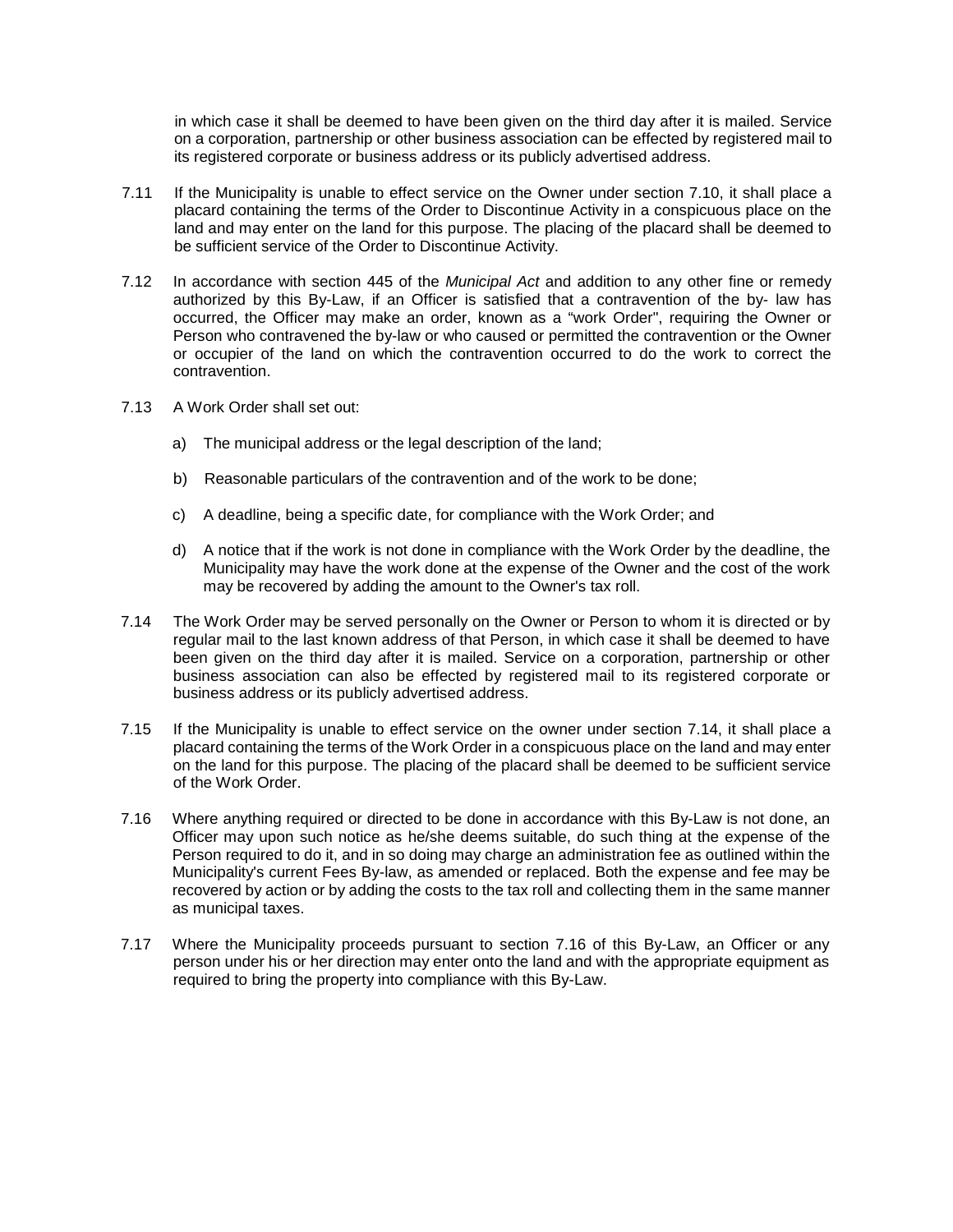# **READ A FIRST AND SECOND TIME this 17th day of January 2022.**

**READ A THIRD TIME AND FINALLY PASSED in Open Council this 17th day of January 2022.** 

Mayor Clerk

sanse Corderheyles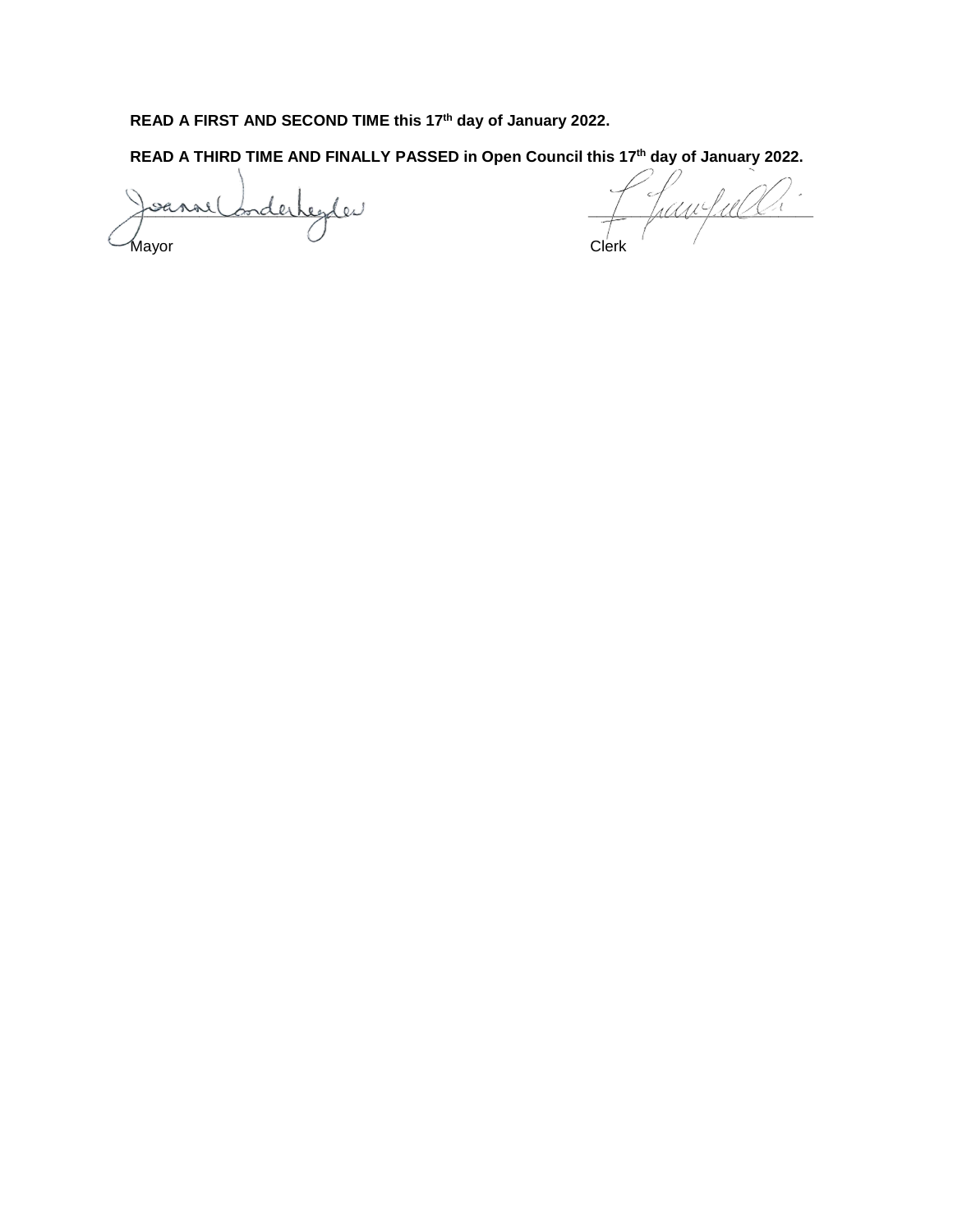#### By-Law 07-22: Site Alteration By-law

#### Schedule "A" **Permit Application Form**



52 Frank Street. Strathroy ON N7G 2R4 Phone: 519-245-1070 Fax: 519-245-6353 www.strathrov-caradoc.ca

#### SITE ALTERATION PERMIT **Application Form**

Authorization #

Site Alteration Agreement Required: [ ] Yes Пю

This application form is being submitted pursuant to the requirements of Municipality of Strathroy-Caradoo By-law No. 07-22, as may be amended, being the Municipality's Site Alteration By-law.

The Owner(s) acknowledges that completion of the work shall be solely the responsibility of the Owner(s). The Owner(s) admowledges that any and all materials used to complete the work do not contain any contaminants as outlined in the *Brvitonmental Protection Act*, RSO 1990, c E.19, as amended. The Owner hereby releases and agrees to indernnify the Municipality, its employees, contractors and representatives from and against all damages, demands, daims, expenses, costs and any other liabilities that may arise in the event that any material used to complete the work is found to contain containmants as outlined in the Environmental Protection Act, RSO 1990, c  $E.19$ , as amended.

If required by the Municipality, this application must be accompanied by a grading plan, certified by a Professional<br>Engineer, depicting existing and proposed elevations on the subject property, together with details of an must submit an accompanying letter certifying that the proposed grades will provide for proper surface drainage without any adverse impact to the existing drainage patterns in the area, adjacent properties or adjacent roadways.

All fees associated with this permit are as per the Municipalities Fees and Charges By-Law

Date of Applicant Submission:

| Property Information                                                                                             |                                                                                                                                                                                                                                |  |  |
|------------------------------------------------------------------------------------------------------------------|--------------------------------------------------------------------------------------------------------------------------------------------------------------------------------------------------------------------------------|--|--|
| Address of subject property: the contract of the contract of the contract of the contract of the contract of the |                                                                                                                                                                                                                                |  |  |
|                                                                                                                  |                                                                                                                                                                                                                                |  |  |
|                                                                                                                  |                                                                                                                                                                                                                                |  |  |
| Registered Owner(s) of the subject property.                                                                     |                                                                                                                                                                                                                                |  |  |
|                                                                                                                  |                                                                                                                                                                                                                                |  |  |
|                                                                                                                  |                                                                                                                                                                                                                                |  |  |
| \//llage/Town:___________________________________                                                                |                                                                                                                                                                                                                                |  |  |
| Phone: 2008 - 2008 - 2010 - 2010 - 2010 - 2011 - 2012 - 2012 - 2014 - 2014 - 2014 - 2014 - 2014 - 2014 - 2014    |                                                                                                                                                                                                                                |  |  |
|                                                                                                                  |                                                                                                                                                                                                                                |  |  |
| Agent or Engineer (if applicable).                                                                               |                                                                                                                                                                                                                                |  |  |
| Name; http://www.com/communications/communications/communications/communications/                                |                                                                                                                                                                                                                                |  |  |
| Mailing Address: Annual Marian Communication of the Communication of the Communication of the Communication of   |                                                                                                                                                                                                                                |  |  |
|                                                                                                                  |                                                                                                                                                                                                                                |  |  |
| Phone: 2008 2010 2010 2010 2010 2011 2012 2013 2014 2015 2016 2017 2018 2019 2019 2017 2018 2019 2019 2017 20    | Cell: Cell Contract and Contract Contract and Contract Contract Contract Contract Contract Contract Contract Contract Contract Contract Contract Contract Contract Contract Contract Contract Contract Contract Contract Contr |  |  |
| Factor and the contract of the contract of the contract of the contract of the contract of the contract of the   |                                                                                                                                                                                                                                |  |  |

Sila Allaration Parmi – Application Form<br>Rev. Jan 5, 2022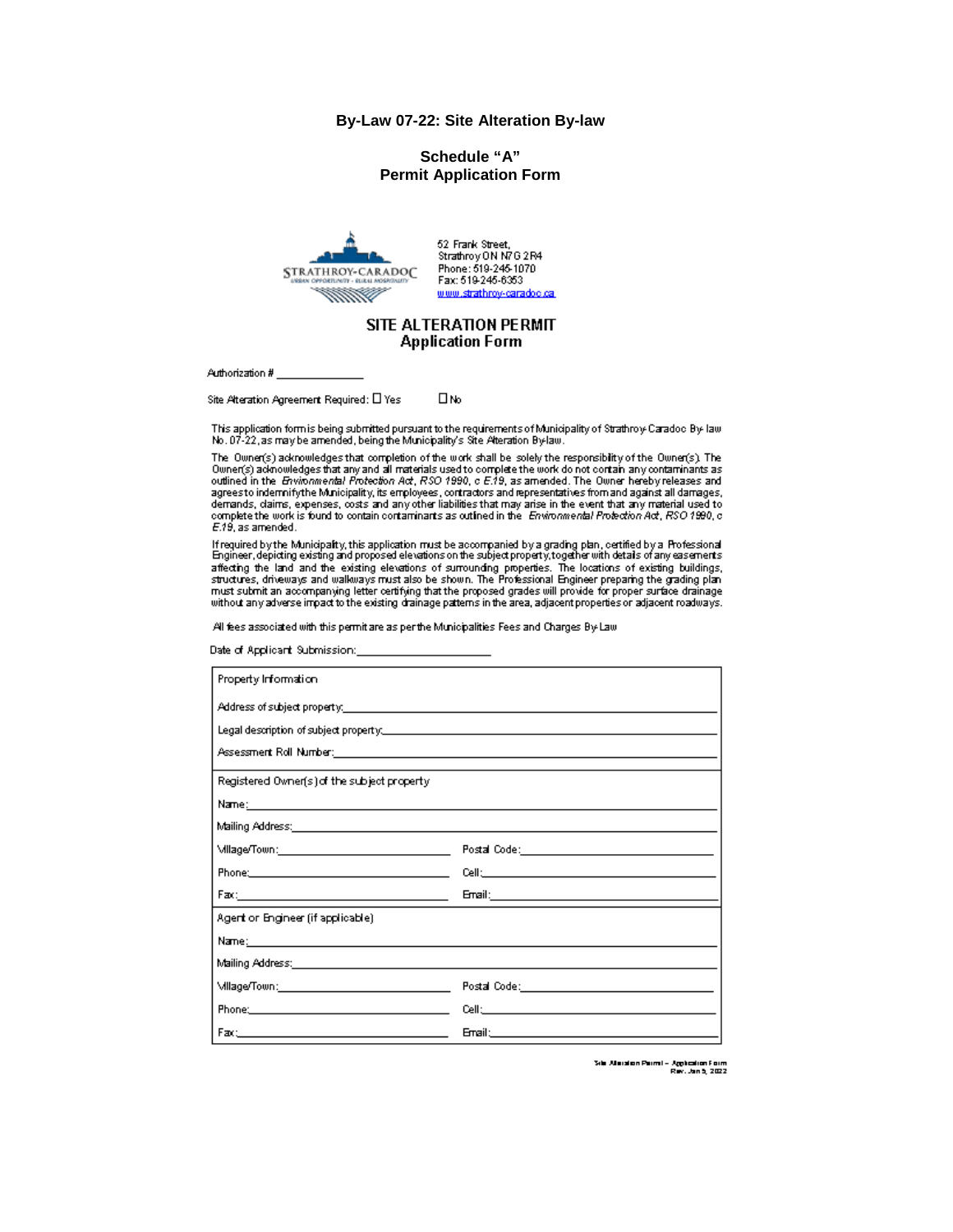| <b>Estimated Start</b><br>Date                                                                                  | <b>Estimated Completion Date</b>                                     |  |  |  |
|-----------------------------------------------------------------------------------------------------------------|----------------------------------------------------------------------|--|--|--|
| Please provide a list of information / reports attached to the permit application:                              |                                                                      |  |  |  |
|                                                                                                                 | Please provide detailed description of the proposed site alteration: |  |  |  |
| Owners Signature                                                                                                | Date                                                                 |  |  |  |
| <b>Applicant's Signature</b>                                                                                    | Date <sup>-</sup>                                                    |  |  |  |
| Please submit to: Jake De Ridder, 52 Frank St Strathroy ON N7G 2R4 or by email: planning@strathroy-caradoc.ca.  |                                                                      |  |  |  |
| <b>PERMIT CONDITIONS:</b>                                                                                       |                                                                      |  |  |  |
| Approver:__________                                                                                             | Signature of                                                         |  |  |  |
|                                                                                                                 | Security\/alue (If applicable): _____________                        |  |  |  |
|                                                                                                                 | Permit is Valid for _______ DAYS from Date of Approval.              |  |  |  |
| Applicant MUST notify the approver 72 HOURS BEFORE commencing approved works: planning@strathrove<br>caradoc.ca |                                                                      |  |  |  |
| CONDITIONS OF APPROVAL INCLUDE: See Attachment A to this permit                                                 |                                                                      |  |  |  |
|                                                                                                                 |                                                                      |  |  |  |

ر<br>Sile Alleration Permi – Application Form<br>Rev. Jan 5, 2022